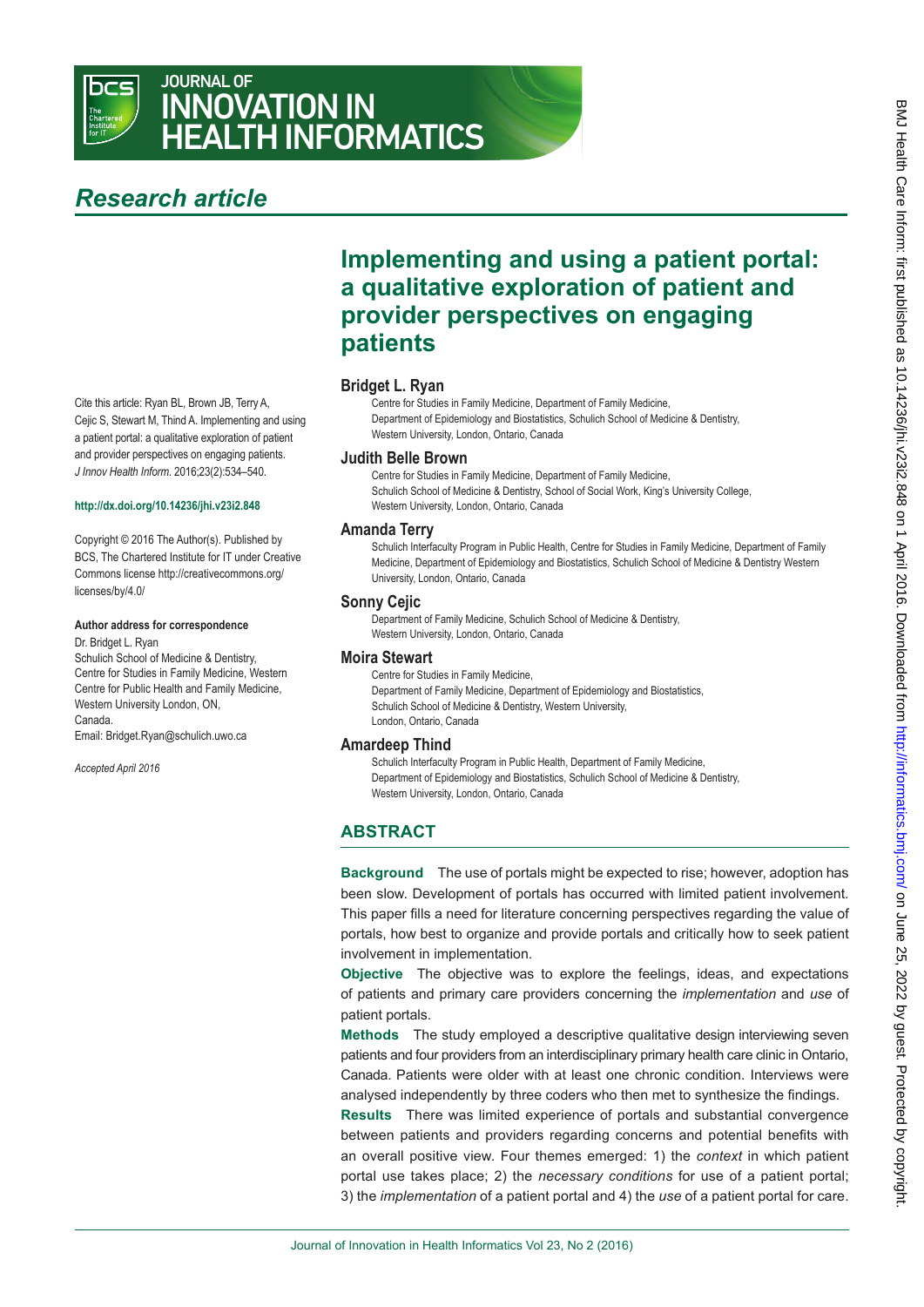**Conclusion** Findings highlight that it is not sufficient to engage patients in the use of a portal; it is critical that patients be engaged in the early stages of implementation. With many health and fitness electronic tools available (e.g. Fitbit), this study reminds us that tools are not enough. Patient engagement requires patient-centred partnerships between patients and health care providers.

## **INTRODUCTION**

Patient portals are one component in the broader category of personal health records. Patients may use personal health records, including patient portals to enter, retrieve and/or share their own health information; communicate with their health care providers; and better manage their health.**1** An example would be a patient with diabetes who enters their glycated hemoglobin A1c values, tracks these values over time for trends, receives feedback from their health care provider and makes behavioural changes accordingly.

The unique feature of patient portals is that they are tethered to an existing information source such as an electronic medical record (EMR). Evidence on the relationship between patient portal use and health outcomes as reported in four review papers is equivocal.**2–5** One paper reviewed only RCTs and found no evidence of improvement in health outcomes.**2** Two systematic reviews**3,5** found mixed results with some reviewed studies reporting improved patient outcomes such as lowered glycated hemoglobin A1c values**3** and other studies reporting no clinical benefit.**5** The review of the RCT studies**2** and two systematic reviews**3,5** found mixed results for process measures such as both decreases and increases in office visits. A fourth paper utilized a realist review and found some evidence of improved clinical and process outcomes.**<sup>4</sup>**

The use of patient portals might be expected to rise as a result of the increasing availability of EMRs and consumer interest in conducting their lives online (e.g. health information, banking and socializing). However, patients have been slow to adopt portals and many do not see their value, especially when portals have limited functionality and require them to enter data.**6** Patients who see the value tend to be those with chronic conditions, the elderly and those who care for these patients and parents of young children.**7** Research supports the focus of portals on capturing clinical information and feeding it back to the patient,**8–10** but the system impact is limited by the low adoption rate.

Patient portal development has occurred with limited patient involvement. Therefore, this paper seeks to inform more patient participation in the design, implementation and utilization of patient portals.**6** Such a patient-centred approach may lead to increased buy-in. This paper fills a need for literature concerning patients' perspectives regarding the value of patient portals, how best to organize and provide portals and how to seek patient involvement in the process.**<sup>11</sup>**

In Canada, the health care system is funded federally and provincially through tax revenues and the health care systems are generally managed provincially. Publicly funded services

are available to citizens such as visits to physicians and hospital and emergency department services. Some people have additional private or workplace-provided insurance that covers other services such as dental services and physiotherapy. Currently, the Ontario government does not cover the costs of access to patient portals.**12,13** The objective of this pilot study was to explore the feelings, ideas and expectations of patients and primary care providers concerning both the *implementation* and the *use* of patient portals.

## **METHODS**

#### **Design, setting and participant recruitment**

The study employed a descriptive qualitative design.**14** A purposive sample of 11 participants from an interdisciplinary primary health care clinic in the province of Ontario, Canada, was identified. The seven patients, six of whom were 50 years or older, had at least one chronic condition including diabetes, hypertension, asthma, obesity, COPD, thyroid condition, hyperlipidemia and cancer. The four providers included two family physicians, one nurse practitioner and one family practice nurse.

### **Data collection**

Data were collected through individual semi-structured interviews lasting on average 30 minutes. Interviews were audio-recorded and transcribed verbatim to promote trustworthiness. Before beginning, the interviewer (BLR) checked for knowledge of patient portals, and if necessary provided a brief explanation: 'A patient portal would be connected to your provider's electronic medical record and allow you to see parts of your record. You may be able to input information or communicate with your provider using the portal'. The limited familiarity with patient portals was acknowledged and participants were invited to imagine how they might interact with patient portals. Table 1 contains the interview questions for patients and providers.

#### **Data analysis**

Three researchers (BLR, JBB and AT) identified independently initial line-by-line codes corresponding to salient topics found in each interview transcript. They then met to compare coding for each transcript. A coding template evolved over the course of these meetings. They met twice subsequently to further synthesize codes into themes and identify exemplar quotes. Saturation of themes was reached. Particular attention was paid to any differences that might arise among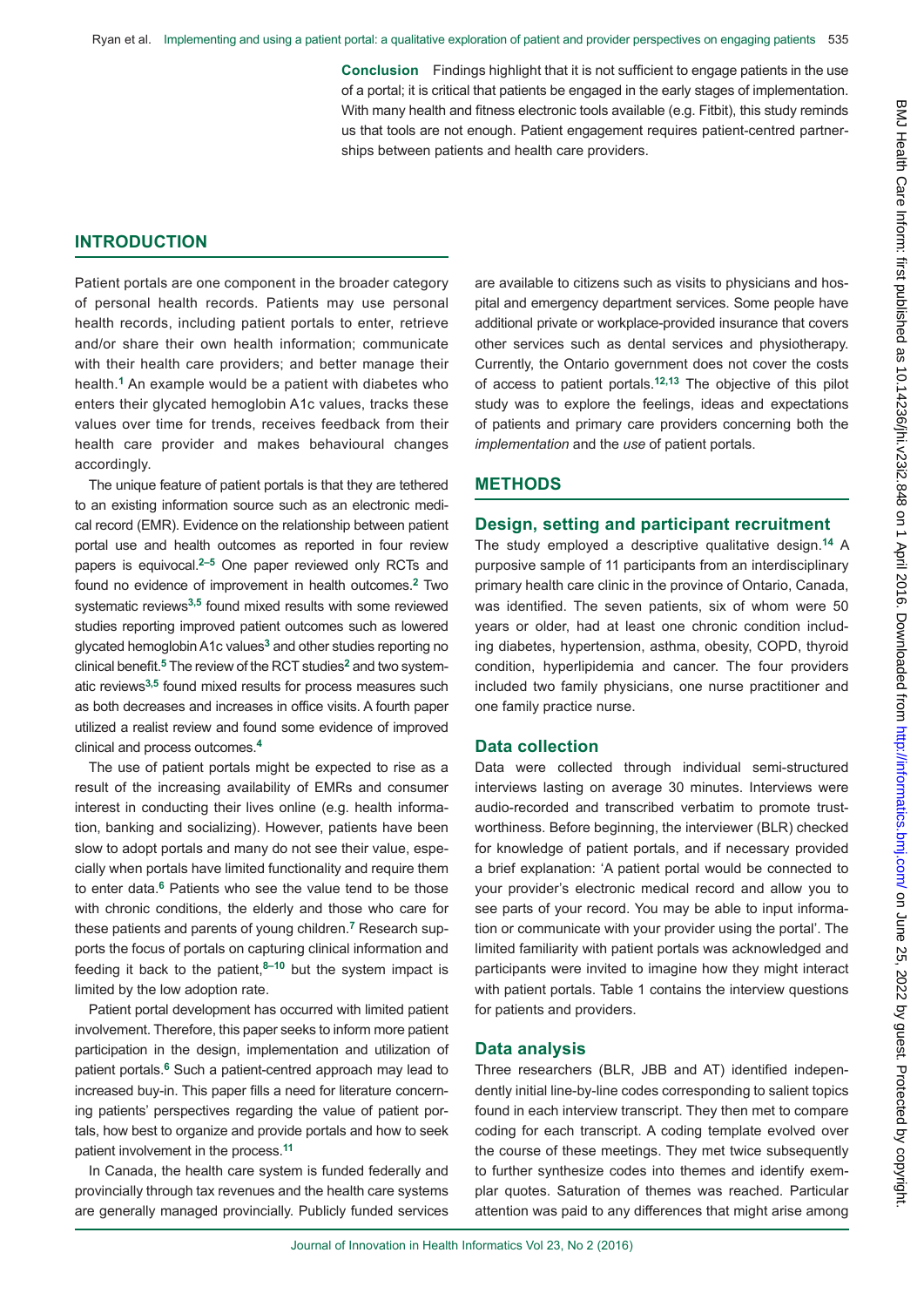themes for patients and providers. However, no themes arose only in the patient or provider groups; therefore, illustrative quotes are reported here from both patients and providers.**<sup>15</sup>**

#### **Results**

There was limited first-hand knowledge of patient portals among patient participants. Some made connections between patient portals and having used a portal at work or doing online banking. Providers had more knowledge of portals but no direct experience. Some participants talked about their current use of e-mail communication (between patients and providers) and made connections to how that might work in a portal.

There was substantial convergence between patients and providers regarding concerns and potential benefits of patient portals with an overall positive view. Four broad themes emerged from the data: 1) the *context* in which patient portal use takes place; 2) the *necessary conditions* for use of a patient portal; 3) the *implementation* of a patient portal and 4) the *use of a patient portal for care* (Figure 1).

## *Theme 1: context*

*Context* included three subthemes: portal accessibility, provider workload and the primacy of the patient–provider relationship. Context was seen as being influenced by portal use (e.g. effect on patient–provider relationship) and influencing portal use (e.g. costs might prohibit use). Context was framed either positively or negatively. When negatively expressed, it was usually an issue to be grappled with, rather than an insurmountable barrier.

The first subtheme of accessibility to patient portals arose with respect to two related issues – computer literacy and the cost of portals. Participants worried that those who are not computer literate may be patients most likely to benefit from this technology but least likely to be able to access and understand it: 'I don't think I would have too much of a problem [using a portal]…but I think a lot of people would have problems'. – Patient 1.

Currently, patient portals are generally paid for by the patient. This could pose additional barriers and potential inequities for patients who cannot afford to pay: 'ISicker patients] may be the ones that can least afford a fee, but may have a very huge benefit from [portals].' – Provider 1*.*  However, providers and some patients felt that it was appropriate for the patient to bear the cost: '[Portals] better not have a [financial] impact on the health care system'. *–* Patient 7.

In the second subtheme, patients and providers identified potentially positive and negative effects on provider workload. A provider suggested a positive effect included improving work flow: '…You play phone tag... and it gets very frustrating on both ends…it could be much more efficient to communicate electronically'. – Provider 3*.*

Patients expressed concerns about the amount of time it would take providers to review communications: 'It would just add one more thing the nurses have to deal with'. – Patient 2*.*  However, most participants felt that with appropriate training and guidelines this could be avoided. One provider likened it to the current telephone system: '…patients don't expect that I'm going to answer the phone. The same needs to be built into portals… maybe it's the receptionist, the nurse who triage…sometimes questions to me'. – Provider 1.

#### **Table 1 Interview questions**

| <b>Patient version</b>                                                                                    | <b>Provider version</b>                                                                                                                                                                                                                      |
|-----------------------------------------------------------------------------------------------------------|----------------------------------------------------------------------------------------------------------------------------------------------------------------------------------------------------------------------------------------------|
| What sorts of things could you imagine a patient portal might help                                        | What sorts of things could you imagine a patient portal might help a                                                                                                                                                                         |
| you with?                                                                                                 | patient with?                                                                                                                                                                                                                                |
| What should patients and providers think about before using a                                             | What should patients and providers think about before using a personal                                                                                                                                                                       |
| personal health record?                                                                                   | health record?                                                                                                                                                                                                                               |
| If your provider offered a personal health record, what questions would<br>you have before you signed up? | If your clinic offered a personal health record, what questions would you<br>have before you were comfortable with patients using it? What, or what<br>questions, do you think patients should ask before using a personal<br>health record? |
| Would you be interested or would you find it valuable to use a personal                                   | Would you be interested or would you find it valuable for your patients to                                                                                                                                                                   |
| health record?                                                                                            | use a personal health record?                                                                                                                                                                                                                |
| What kind of advice would you offer to your provider before he or she starts<br>working on this project?  | So now, you want to delve into this further and figure out how best to use<br>the portal to manage chronic conditions with your patients? How might<br>you approach this problem?                                                            |
| How should your provider decide what functions would be included                                          | How would you decide what functions would be included in the patient                                                                                                                                                                         |
| in the patient portal?                                                                                    | portal?                                                                                                                                                                                                                                      |
| How could your provider include patients in developing a process                                          | How could you include patients in developing a process for using a                                                                                                                                                                           |
| for using a patient portal?                                                                               | patient portal?                                                                                                                                                                                                                              |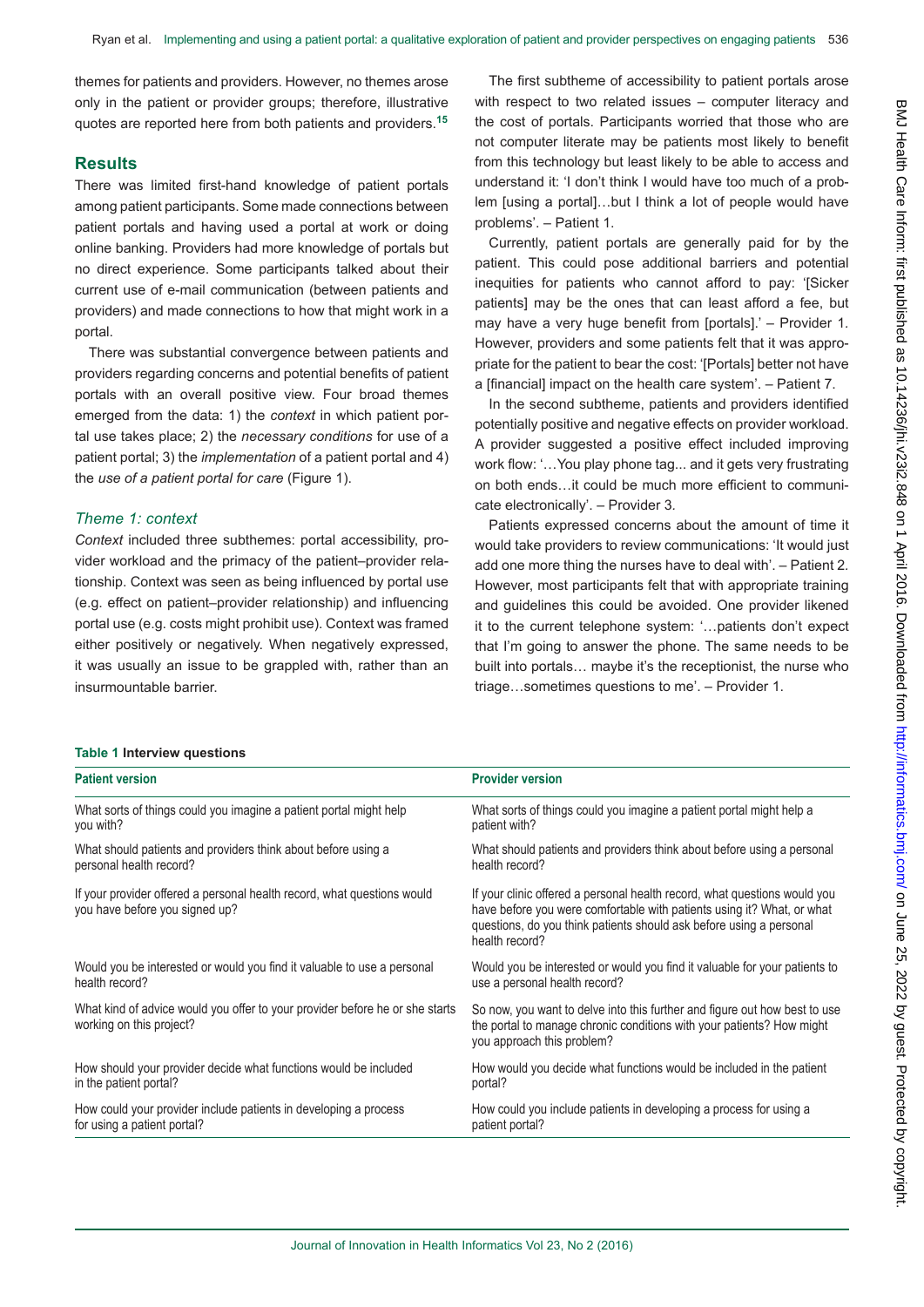

**Figure 1 Themes of patient engagement in the implementation and use of patient portals**

The third subtheme under context was the primacy of the patient–provider relationship. Patients and providers expressed that like other tools, portals will be effective in so far as they are used within a positive patient–provider relationship. One patient captured this succinctly: 'We don't want to replace our wonderful health care professionals with just machines'. – Patient 7*.* Participants imagined that patient portals would be part of their health care, not a substitute for in-person care: '…the face to face…should still be available'. – Patient 1; and 'You have to make sure the relationship is going to be established first. I wouldn't "portal" with [just] anybody'. – Provider 2*.* Participants also emphasized that portals require trust and honesty. A patient stated: "it may be possible [to record my weight at home], it's an honour system." – Patient 7. A provider stated: '...the trusting relationship can grow electronically... but I think it takes a lot of sensitivity on the provider's part'. – Provider 3.

#### *Theme 2: necessary conditions*

*Necessary conditions* included two subthemes: ease of use and security. All participants highlighted ease of use: 'It would have to be dead easy; yeah it would have to be very simple'. – Patient 5.

They also expressed the need for security. Security was not described as a barrier but as the usual condition surrounding all on-line interaction: 'When you do anything through a portal, even secured, people have to realize what they're saying yes to'. – Patient 2. A provider stated: 'Well certainly privacy is one [concern], it's huge'. – Provider 3. Another patient expressed a common view that the transfer of information across providers should be limited: 'If you go to a specialist, he shouldn't have all the knowledge, he should only be limited to what he's dealing with'. – Patient 1.

While overall computer security was mentioned, participants focused to a greater extent on confidentiality with respect to who has access to the portal: 'I guess it's a privacy issue, but it just makes sense that I would be the one who has access to it and nobody else'. *–* Patient 4. A provider stated: [Patients will ask] 'Can I get into the portal of my kids, my husband and the only person…that can engage in their chart should be the person'. - Provider 4. Further, providers questioned their fiduciary responsibility: 'Does [the provider] actually track…where the legal responsibility lies for making sure the [family member] has power of attorney?' – Provider 1.

#### *Theme 3: implementation*

Participants were asked explicitly how providers might engage patients in the actual *implementation* of a patient portal, helping providers decide what and how to use a portal. Patients had difficulty identifying how they might assist in portal implementation and seemed surprised to be asked their opinions. In spite of this, both patients and providers were able to offer ideas of how portals should be implemented with three subthemes emerging: training, start slowly and customization.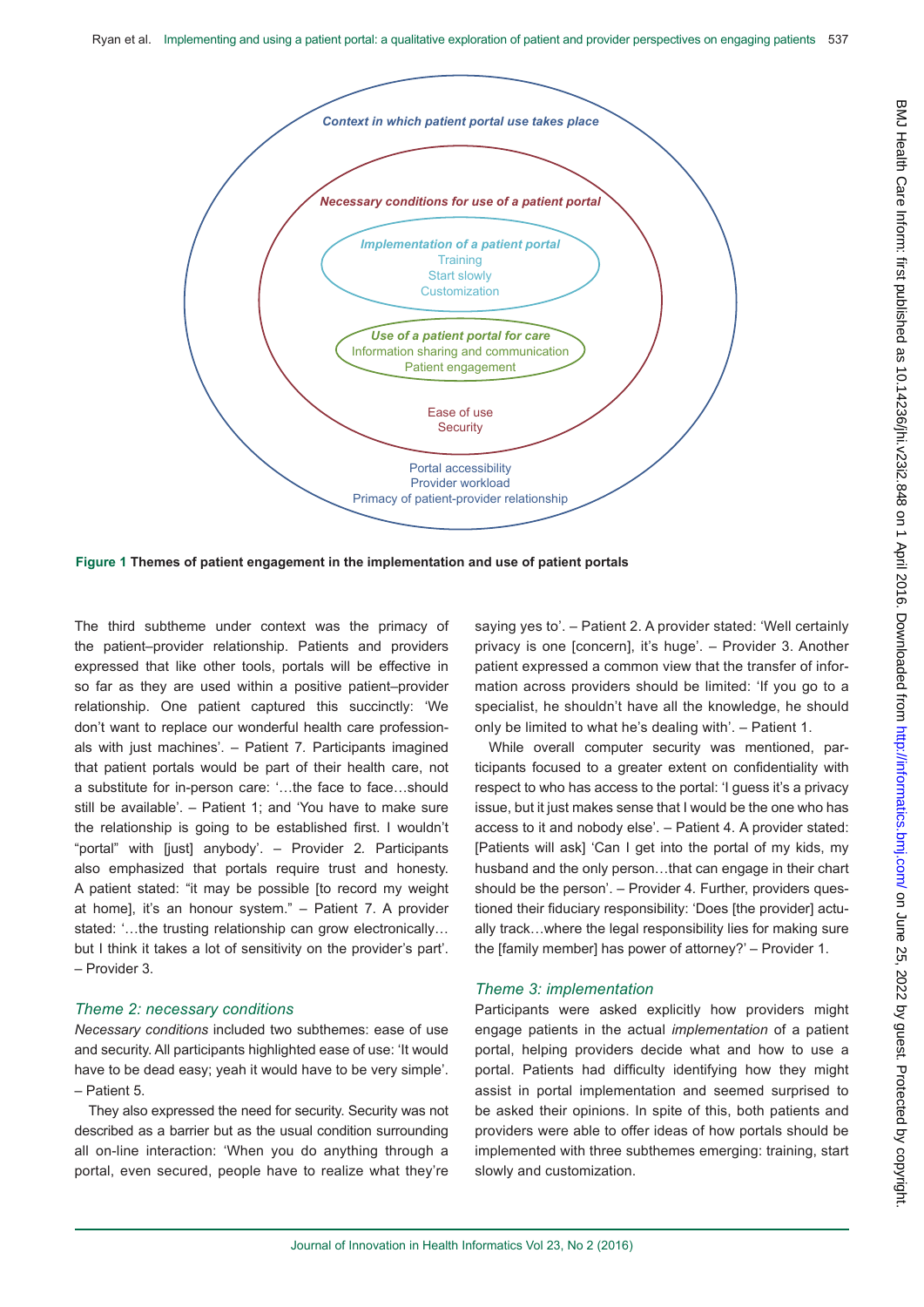While ease of use was described under Theme 2 as a necessary condition, participants still expressed the need for training as essential to successful portal use: 'Don't just hand [patients] the portal and expect them to go on their own, train them'. – Patient 1. It was also recognized that on-going support may need to be available: '[Patients may ask] what if I have problems that I can't access that [portal feature]… who's going to be my IT support'. – Provider 2*.*

Regarding the second subtheme of starting slowly, one approach was for practices to start by targeting specific patient populations:

*Start small, make it available to people with diabetes first. Set up a pilot project [maybe] 50 patients. Monitor it, see how easy it is, unless you…start using it you don't know how easy it is going to be. – Patient 7.* 

Another strategy was to start slowly with only a few functionalities: 'Start with opening a couple of the areas…maybe just blood work first'. – Provider 2.

The third subtheme was that portal use needs to be customized for each patient. One patient expressed that each patient–provider dyad should have a conversation about how they would together use the portal:

*[The portal] is going to be custom tailored to each person…it doesn't need to be a long process. [Doctor would say]* 'Here's the things that we can do. These are things I think would work for you, are there any other things that you'd like to have access to?' *[My provider] and I could [in] five minutes between us, figure out what would work. – Patient 4.* 

Within customization, providers expressed that clinicians need to show leadership in portal development: 'What sort of things you're going to implement…let the patient know this [feature] is or isn't [available]… because the patients are going to have a wide variety of expectations'. – Provider 1. During implementation, portals should be discussed like any other management decision: 'It would go back to any treatment or investigation decision … explain to the patient, know what is the potential benefits and detractors, and then see if they actually want to do it'. – Provider 1.

#### *Theme 4: use of a patient portal*

*Use of a patient portal* included the two subthemes: information sharing and communication and patient engagement.

Regarding information sharing and communication, any mechanism that allows patients to obtain more information about their health was viewed positively by patients: 'I think that's the age we're in now, people want to know…control their life a little bit more if they know things…just that sharing of information is real important'. – Patient 4*.* Some providers echoed the value of information in and of itself: '…the age that we're into is everybody wants information and they want information quickly… So a lot of people realize the value in having information about themselves to make decisions for their health care…' – Provider 1*.* 

Specifically, patients and providers tended to refer primarily to accessing lab results. Patients and providers alike worried about the best way to communicate bad news concerning

test results as well as the inability of patients to understand and interpret what they are seeing. A patient stated: '…if [the portal] was developed…keep everything…in everyday language because I find…that if people don't have all the information or education…they can take things out of proportion'. – Patient 6. And a provider expressed: '…knowing the patient who's using the portal and whether or not they would have an understanding of the record. There are some patients I wouldn't want using portals because it may be more alarming for them'. – Provider 3.

While providers saw benefits to patients entering information into a patient portal, there was concern about maintaining a medical record.

*…it would be good for patients to send us information [such as address changes]… [but] you don't want them fiddling with the history, they can dispute it…but I want my record… to look the same as what I put in there… – Provider 4.*

The second subtheme was that portals could facilitate the engagement of patients in their own health and health care. A provider stated: '[It's] a shift to people being part of their care and helping to make the decisions, so they need the information to actually be more of an active participant in their health care plans'. – Provider 1.

Patients were asked directly about inputting their own information into the portal and indicated an interest in inputting clinical values into the portal for information that they track at home: '…keeping up to date with my progress…if I was able to input blood sugars…would benefit my health practitioners… I think that would be beneficial to keep everyone in the loop about what's going on with me'. – Patient 6. Some participants saw using clinical information from a patient portal as a way of monitoring the patient's condition over time: 'The most useful thing for me would be to look at the lab reports, quarterly…I would like to see those. I would like to see probably prior ones, maybe going back for a number of years'. – Patient 3. Patients were also interested in knowing where they stood against other patients and clinical norms: 'I don't want to just see my own records but I want to be able to compare myself to other people with the same condition… see what the general population with diabetes was achieving'. – Patient 3.

## **DISCUSSION**

This qualitative study found convergence between patients and providers regarding concerns and potential benefits of patient portals with a generally positive view of portals. Participants raised issues not only in their personal interest but in the interest of the other group of participants, for example, patients expressed concern that portals should not increase workload for providers.

The patients in this study were older with at least one chronic condition. This sample was chosen because research indicates that this population is interested in using patient portals.**7** While this may limit the transferability of the findings to younger, healthier populations, it is important to understand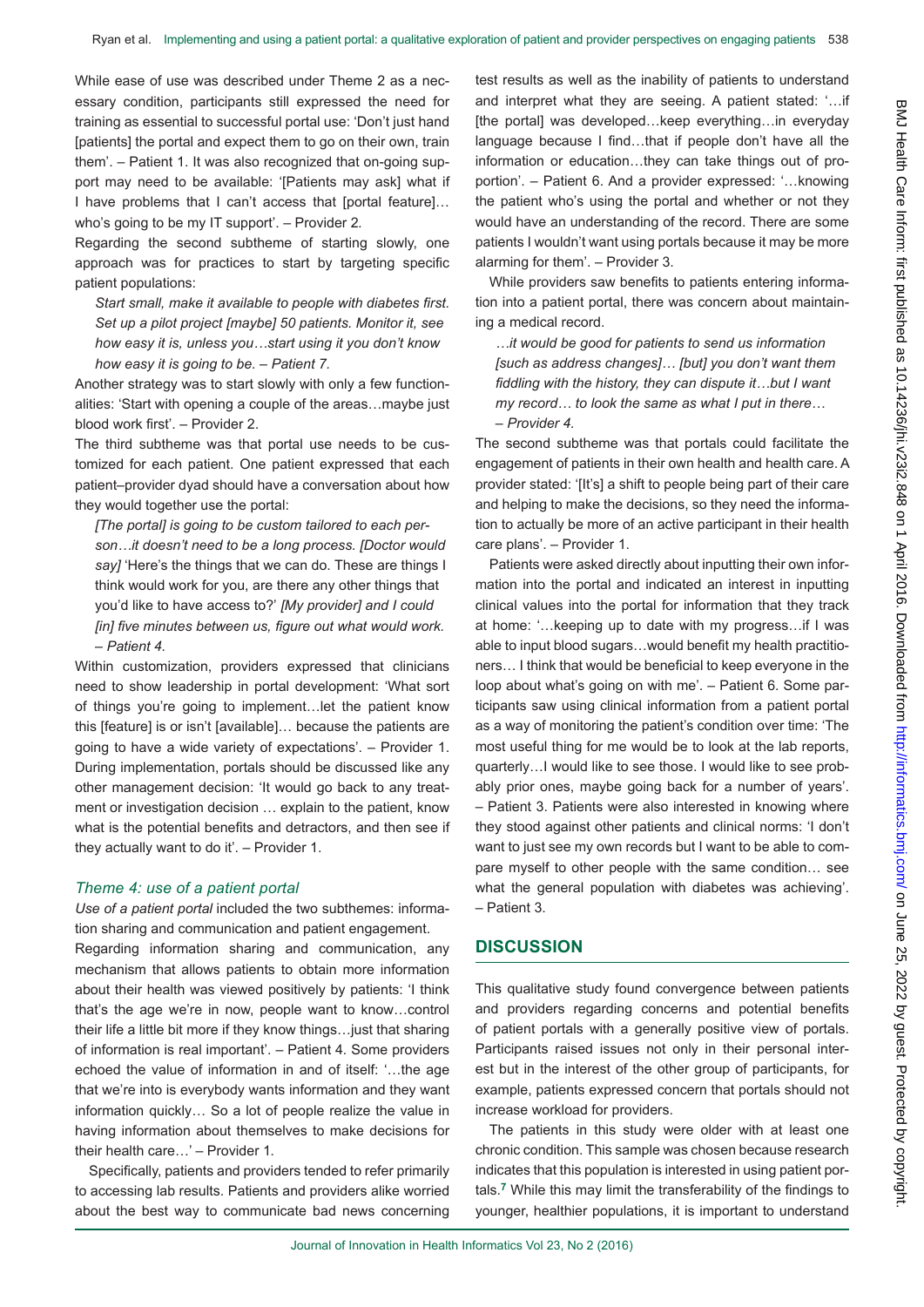these patients' perspectives because they may be the early adopters of this technology. The positive views expressed by older patients is consistent with recent literature**16** mitigating previous concerns that older people will not be able to make use of portals.**17** A study by Kerns et al.**18** found that patients' trust in a personal health record was related to its recommendation by their clinician. The importance of trust is echoed in our finding that participants see the portal as only valuable within the context of a solid patient–provider relationship.

With respect to using portals, patients identified that more information about their own health was beneficial in and of itself. Patients talked about the ways they might use information, comparing their own information over time or themselves against norms. Implicit was the notion that this might lead patients to make changes to improve their health. Patients and providers expressed that using a portal should involve two-way communication with some caution expressed on how information is input and retrieved by patients. In contrast to the findings from Kerns et al.**18**, where participants wanted to share information seamlessly across all health care providers, patients in our study were reluctant to allow access to their portal by anyone other than their primary care provider.

Despite the small sample size for this study, saturation of themes was achieved across the patient and provider participants. However, this study may be limited in the transferability of its findings to a setting outside of the province of Ontario and, as mentioned above, in populations that are younger and healthier. Settings where portals are provided without charge to patients may find different perspectives, for example.

The findings from this study highlight that it is not sufficient to engage patients only in the use of a portal; rather, it is critical that patients be engaged as partners in the early stages of portal implementation. When asked directly, patients offered constructive suggestions on implementation, but they first seemed surprised that their opinions were being sought. Therefore, patients will need to be encouraged to see a role for themselves in the process of portal implementation. This role might include being part of an advisory group that informs the implementation and evaluation of the portal from the outset. Patients can also take part, alongside providers, in the actual piloting of the portal, providing feedback that informs improvements to portal processes.

It is important to understand the engagement of patients in patient portals in the context of the current market for health and fitness solutions and applications. Solutions such as HealthVault in the United States and Telus Health Space in Canada offer patients ways of organizing their health and health care data. A number of applications such as Fitbit and Apple Watch offer healthy goal setting and monitoring. There is limited research evaluating these solutions.**19,20** While it may be that these tools are useful, the findings from this study remind us that tools alone are not enough. Engagement in their own health, especially for those with chronic conditions, requires a patient-centred partnership between patients and health care providers.

#### **Funding Acknowledgement**

The authors would like to acknowledge the support of the Ontario Ministry of Health and Long-Term Care *Primary Health Care Program Seed Funding*. The views expressed in this paper are those of the authors and do not necessarily reflect those of the Ministry.

Dr. Ryan is funded by the Canadian Institutes for Health Research Community-based Primary Health Care Innovation Team, Patient-centred Innovations for Persons with Multimorbidity. Dr. Stewart is funded by the Dr. Brian W. Gilbert Canada Research Chair in Primary Health Care Research.

### **REFERENCE**

- **1.** Kaelber DC, Jha AK, Johnston D, Middleton B and Bates DW. A research agenda for personal health records (PHRs). *Journal of the American Medical Informatics Association* 2008;15(6): 729–736[. http://dx.doi.org/10.1197/jamia.M2547.](http://dx.doi.org/10.1197/jamia.M2547) PMid:18756002; PMCid:PMC2585530.
- **2.** Ammenwerth E, Schnell-Inderst P and Hoerbst A. The impact of electronic patient portals on patient care: a systematic review of controlled trials. *Journal of Medical Internet Research* 2012;14(6):e162. [http://dx.doi.org/10.2196/jmir.2238.](http://dx.doi.org/10.2196/jmir.2238) PMid:23183044; PMCid:PMC3510722.
- **3.** Davis Giardina T, Menon S, Parrish DE, Sittig DF and Singh H. Patient access to medical records and healthcare outcomes: a systematic review. *Journal of the American Medical Informatics Association* 2013;0:1–5.
- **4.** Otte-Trojel T, deBont A, Rundall TG and van de Klundert J. How outcomes are achieved through patient portals: a realist review. *Journal of the American Medical Informatics Association* 2014;21(4):751–757. [http://dx.doi.org/10.1136/](http://dx.doi.org/10.1136/amiajnl-2013-002501) [amiajnl-2013-002501](http://dx.doi.org/10.1136/amiajnl-2013-002501). PMid:24503882; PMCid:PMC4078283.
- **5.** Kruse CS, Bolton K and Freriks G. The effect of patient portals on quality outcomes and its implications of meaningful use: a systematic review. *Journal of Medical Internet Research* 2015;17(2):e44. <http://dx.doi.org/10.2196/jmir.3171>. PMid:25669240; PMCid:PMC4342639.
- **6.** Krist AH and Woolf SH. A vision for patient-centered health information systems. *Journal of Medical Internet Research* 2011;305(3):300–301.<http://dx.doi.org/10.1001/jama.2010.2011>. PMid:21245186.
- **7.** Lafky DB and Horan TA. Personal health records: consumer attitudes toward privacy and security of their personal health information. *Health Informatics Journal* 2011;17(1):63–71. [http://dx.doi.org/10.1177/1460458211399403.](http://dx.doi.org/10.1177/1460458211399403) PMid:25133771.
- **8.** Lin CT, Wittevrongel L, Moore L, Beaty BL and Ross SE. An Internet-based patient-provider communication system: randomized controlled trial. *Journal of Medical Internet Research* 2005;7(4):e47.<http://dx.doi.org/10.2196/jmir.7.4.e47>. PMid:16236699; PMCid:PMC1550679.